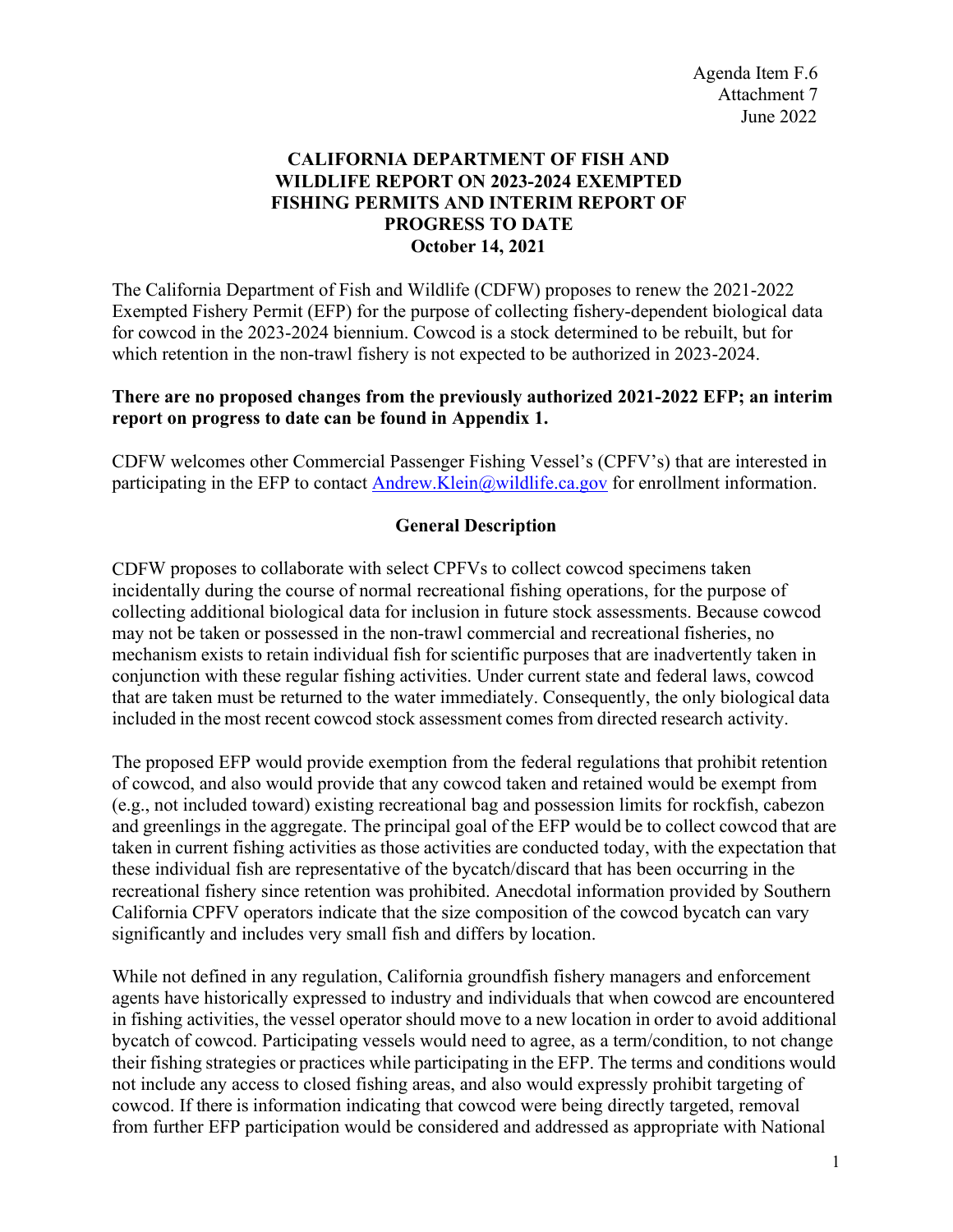Marine Fisheries Service (NMFS) and CDFW staff.

While at sea, terms and conditions would also require cowcod to be kept separately from passenger and crew fish. Terms and conditions would also specify that the passenger aboard the CPFV who actually catches the fish would not be permitted to retain any portion of the fish. Any cowcod taken would be retained by the crew of the vessel, transferred to the CPFV landing in whole condition, and labeled individually. Individual labels would correspond to a data record that the crew would complete at sea at the time the fish is retained. CDFW groundfish project staff would then recover the fish and the corresponding data record from the CPFV landing.

CDFW groundfish project will be responsible for processing, storage and delivery of data and samples. The project intends to collect lengths, weights, otoliths, indices of sexual maturity, genetic tissue samples, and ovaries from individual fish. CDFW will continue to coordinate with NMFS-Southwest Fisheries Science Center (SWFSC) to establish the necessary biological workup parameters needed for assessment inclusion. Whenever feasible, any remaining and useable meat would be donated to local food banks.

### **Justification**

The proposed 2023-2024 EFP provides an efficient vehicle to collect vital information from the California recreational fishery needed to inform future cowcod assessments. Currently, the only way biological specimens can be collected is in the specific research activities authorized under scientific research or collection permits issued by federal or state agencies. Those specimens cannot be presumed to be representative of the fish taken as bycatch and discarded in the directed commercial or sport groundfish fisheries.

The 2019 cowcod Stock Assessment Review panel report [\(Agenda H.5, Attachment 10,](https://www.pcouncil.org/documents/2019/09/agenda-item-h-5-attachment-10.pdf/)  [September 2019\)](https://www.pcouncil.org/documents/2019/09/agenda-item-h-5-attachment-10.pdf/) outlines recommendations for future research and data collection, including specific recommendations for the next cowcod assessment. Item 2 on the list states: 'There are a number of improved data collections that would be beneficial to the next assessment of cowcod….(c) Given the lack of biological data for cowcod, it is critical to improve and expand collection of length and age data for fishery [dependent] and fishery independent data sources…(e) Rockfish species, particularly in southern California waters, have been observed to produce multiple broods within a single year. Collecting biological data to better understand the potential fecundity for cowcod across size is important to understanding the reproductive potential of the population.' Additionally, Item 3 on the list speaks to the need for information from smaller cowcod, to provide improved information on the abundance of these size and age classes.

As designed, CDFW cannot identify any immediate or direct financial benefit to vessels participating in the EFP, as the CPFVs would not be permitted to fish in closed areas, change fishing strategies, or allow passengers to keep any portion of retained cowcod. Any potential benefits that may accrue as a result of this EFP would occur in the fishery as a whole and not to specific individual fishing operations. CDFW would greatly appreciate assistance with this data collection effort from these small businesses who are actively operating in our California fishing communities and commends their commitment to improving the baseline biological data and best available science.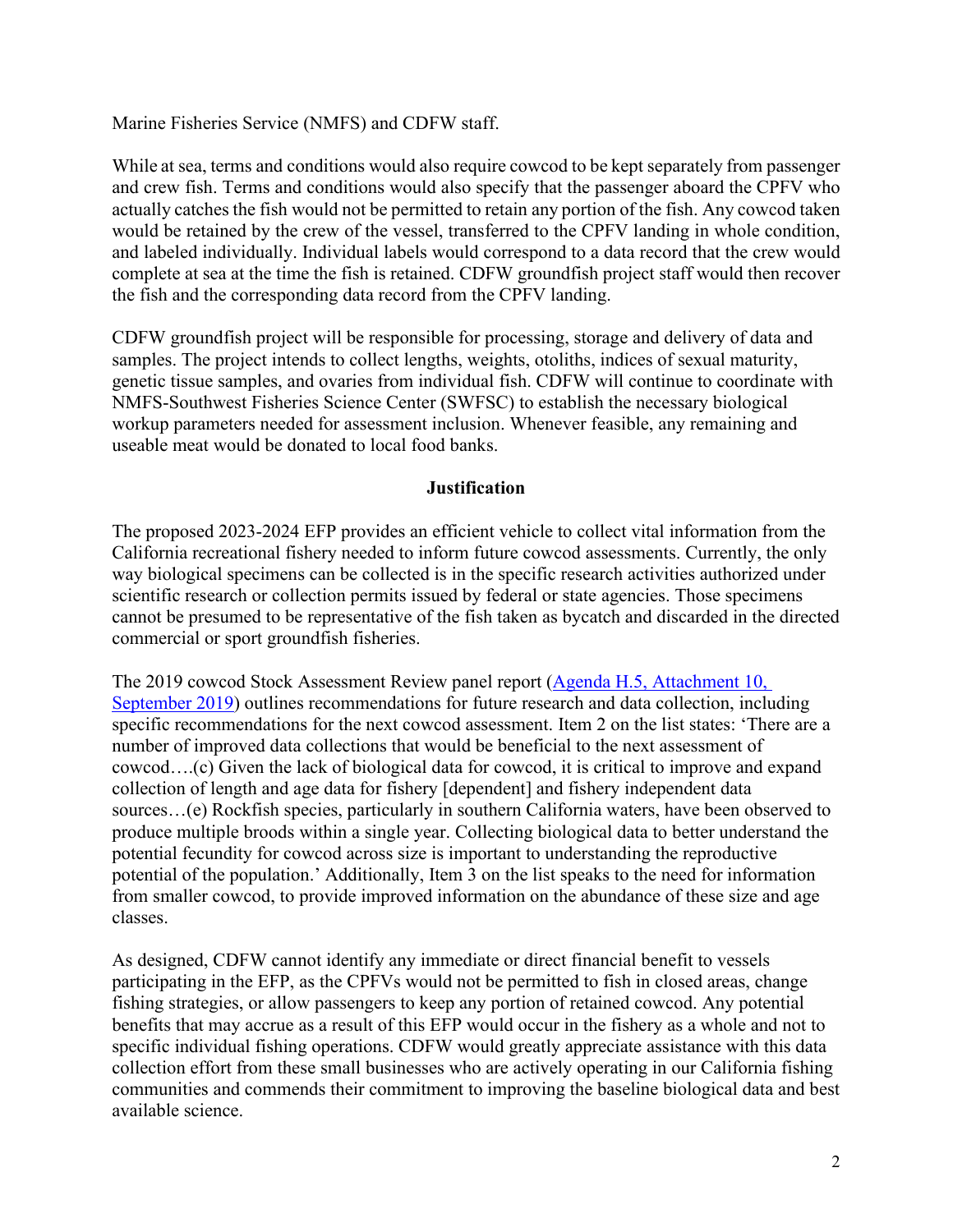### **Participating Vessels, Selection Criteria, and Operations**

CDFW seeks approval for up to 20 participating vessels. After soliciting for volunteers, and vetting prospective applicants with CDFW's Enforcement Consultant representative, vessels will be selected based on their past participation or expected fishing grounds in 2023 and 2024. Efforts will be made to obtain a diverse sample of cowcod distributed among fishing areas and ports from San Diego to Bodega Bay by selecting vessels that, in combination, are most likely to cover a wide geographic extent in their normal CPFV groundfish fishing operations during the biennium. Also, CPFV operations are quite diverse in the locations fished, the length of the trip, the number of passengers they carry, and the resulting amount of gear deployed. Since the goal of the EFP is to collect cowcod that are representative of the recreational fishery as a whole, the vessel selection will likewise seek to include the most diverse fleet possible, and ideally will include vessels that typically run half, three-quarter, and full- day trips, as well as vessels that fish at offshore islands and banks on longer trips.

CDFW does not propose any at-sea monitoring associated with this EFP application, as the only exception to regulations pertains to possession of cowcod that otherwise would be released, and the vessel crew is responsible for providing the whole fish to the CPFV landing upon return of the trip.

### **Harvest Limits**

CDFW did not establish a specific cowcod set-aside for this EFP as it does not propose to test a new fishing method, strategy or gear. All mortalities incurred will happen in conjunction with routine recreational CPFV fishing activity and will be calculated as part of the normal recreational catch estimation process. Similarly, no additional mortality is expected to be incurred on overfished yelloweye rockfish as a result of this EFP.

CDFW will collect a maximum of 750 cowcod per year, for a total of 1,500 cowcod during the two- year permit period. The limit would be geographically stratified each year at Point Conception, such that not more than 500 fish would be retained from waters in the south, and not more than 250 fish from the north. CDFW will be tabulating retained cowcod inseason and will establish communication protocols with participants to cease collection activities for the year if limits are attained. The recommended limits were developed in consultation with the lead scientist of the 2019 cowcod stock assessment, Dr. E. J. Dick of the SWFSC [pers. comm.]. If these collection maximums are attained, the specimens are expected to provide sufficient fisherydependent data to better inform both the full assessment used for management south of Pt. Conception, and the data-poor assessment used for west coast waters north of Pt. Conception.

Determining a weight for the proposed maximum limit of 1,500 cowcod retained in EFP activities was not deemed necessary, however CDFW offers that the average weight of a cowcod sampled by CDFW recreational fishery samplers in 2019 was 3.04 kg.